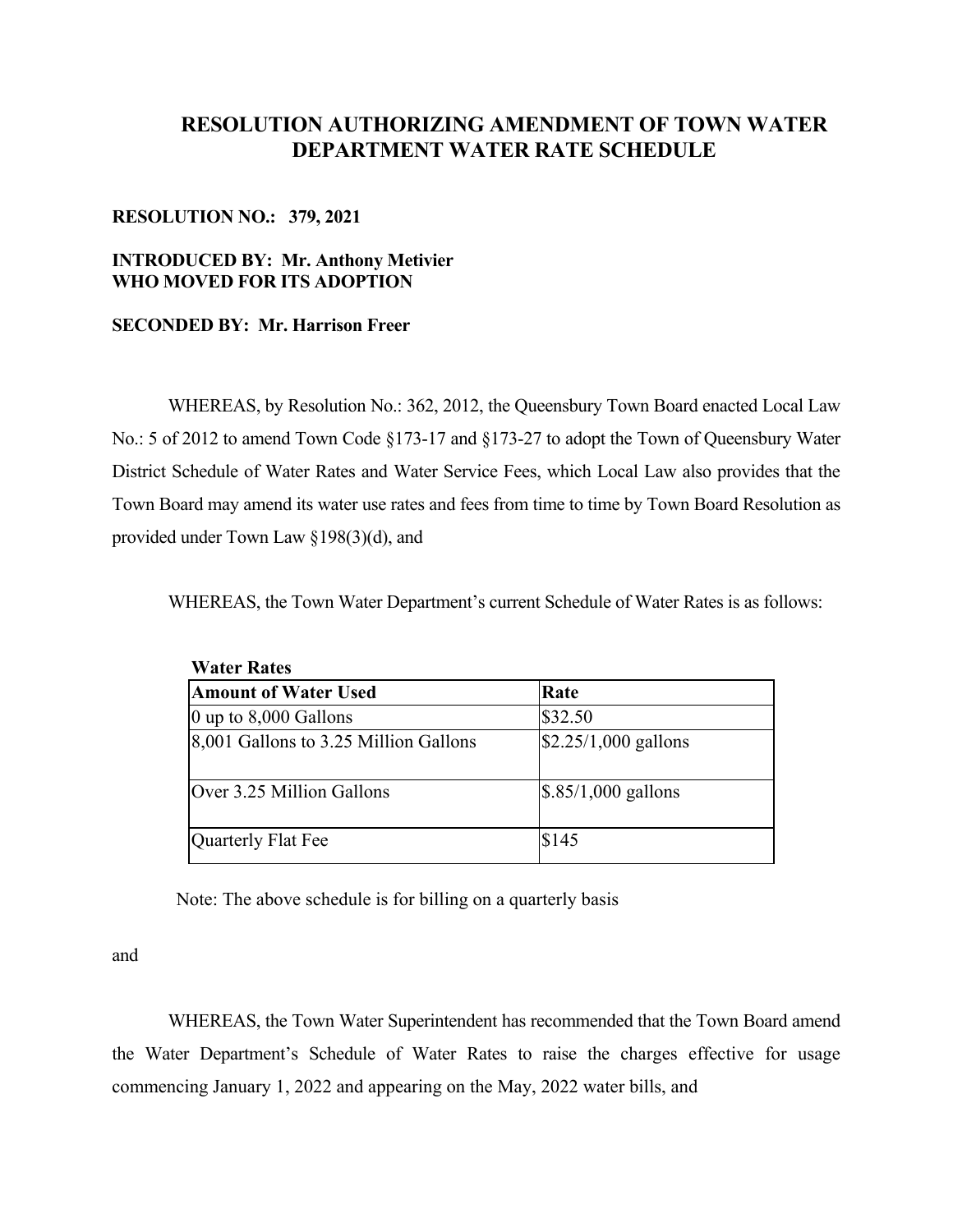WHEREAS, the Town Board has considered such recommendation,

## NOW, THEREFORE, BE IT

 RESOLVED, that the Queensbury Town Board hereby authorizes and directs amendment of the Water Department's Schedule of Water Rates, with such new Water Rates to be as follows:

| <b>Water Rates</b>                    |                       |
|---------------------------------------|-----------------------|
| <b>Amount of Water Used</b>           | Rate                  |
| $\vert$ 0 up to 8,000 Gallons         | \$35                  |
| 8,001 Gallons to 3.25 Million Gallons | $$2.30/1,000$ gallons |
| Over 3.25 Million Gallons             | $$.90/1,000$ gallons  |
| Quarterly Flat Fee                    | \$145                 |

Note: The above schedule is for billing on a quarterly basis

and

## BE IT FURTHER,

 RESOLVED, that such new Water Rates shall take effect commencing January 1, 2022 and appearing on the May, 2022 water bills, and

# BE IT FURTHER,

 RESOLVED, that the Town Board further authorizes and directs the Town Supervisor, Water Superintendent and/or Town Budget Officer to take such other and further actions as may be necessary to effectuate the terms of this Resolution.